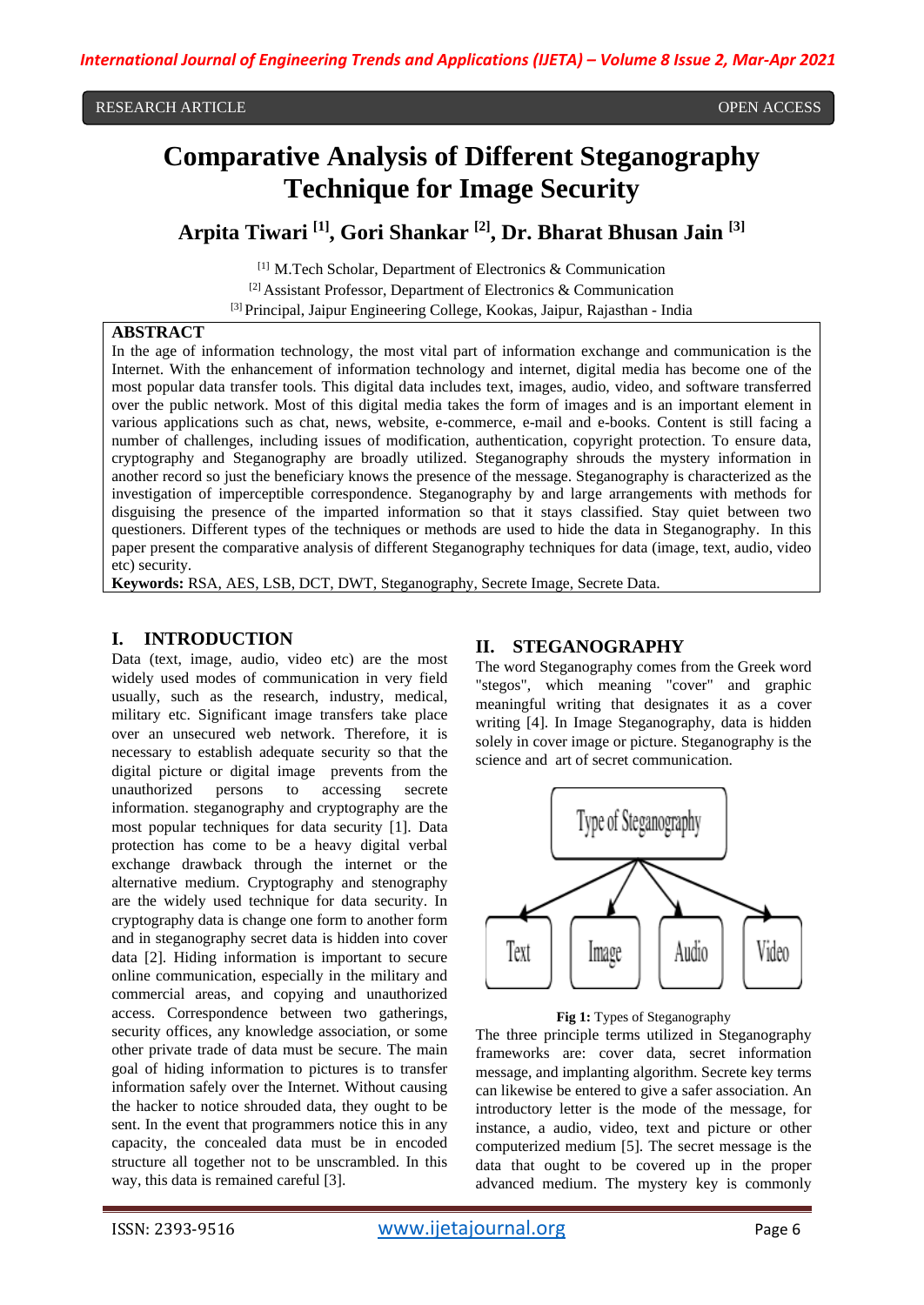used to implant the message as indicated by storing calculations. An integration algorithm is the real trick or strategy used to remember classified data for an introductory massage. Steganography is mainly cauterized into four types that are text, image, audio and video steganography. Steganography is widely used for secret communications, feature tagging and copyright protection.

## **III. RELETED WORK**

**Soni et. al. 2020 [5]** Proposed a grayscale medical image encryption technique with hiding the patient information in the form of 2D barcode into the gray scale medical using LSB technique and encrypted that grayscale image after hiding the patient information using Genetic Algorithm. İt improve the security of the patient information with medical image also**. Kini et. al. 2019 [2]**, Present the recent enhanced in computer security have shown that concealment info instead of encoding is that the best thanks to shield information. The LSB could be a wide used method of knowledge concealment and is at risk of attack owing to its simplicity. In this A 24 bit color image carrier is employed to cover the key image, and also the same is employed to cover the

steno key. It compares the PSNR associated suggests that MSE and runs an analysis graph to work out to what level the steno image is hidden within the carrier image. **Watni et. al. 2019 [6],** discussed different steganography techniques that was sued in previously and give us a comparatively analysis for jpeg image steganography. **Benedict et. al. 2019 [7]**, Present the data bits of the message to be veiled are organized arbitrarily and the pixel bits of the picture are likewise made interesting, making the example garbled to recognize. **Krishna et. al. 2016 [8],** It has been indicated that the proposed reversible steganography strategy utilizing the pre-prepared DES IMNP calculation permits better joining and picture quality qualities to be gotten contrasted with existing NMI and INP methods. **Shelke et. al. 2015 [9],** proposed conspire limits the contortion after data incorporation. The execution of this plan is straightforward. It is more affordable than the space domain methods recently utilized. The data concealing capacity is more prominent than that of DE and EMD. **Mousa et. al. 2013 [10],** proposed the random function strategy coordinates touchy data into a norm and non-standard host picture utilizing various random coefficients and boundaries.

| <b>Ref</b><br>No. | <b>Year of</b><br><b>Publication</b> | <b>Technique</b><br><b>Used</b> | <b>Description</b>                                                                                                                | <b>Advantage</b>                                                                                                |
|-------------------|--------------------------------------|---------------------------------|-----------------------------------------------------------------------------------------------------------------------------------|-----------------------------------------------------------------------------------------------------------------|
| $[5]$             | 2020                                 | LSB, Genetic<br>Algorithm       | Protect digital medical<br>image using pixel based<br>image protection using<br>LSB water marking and<br>AES algorithm.           | Difficult to<br>creak. Apply<br>steganography<br>and<br>cryptography<br>together to<br>enhance the<br>security. |
| $[2]$             | 2019                                 | <b>LSB</b>                      | In this gives the details<br>about the how to secret<br>image is hide into the<br>24-bit color cover image<br>using LSB technique | Gives an<br>enhanced hiding<br>technique that is<br>difficult to<br>crack easily                                |

**Table 1. Comparative Analysis of Different Steganography Technique**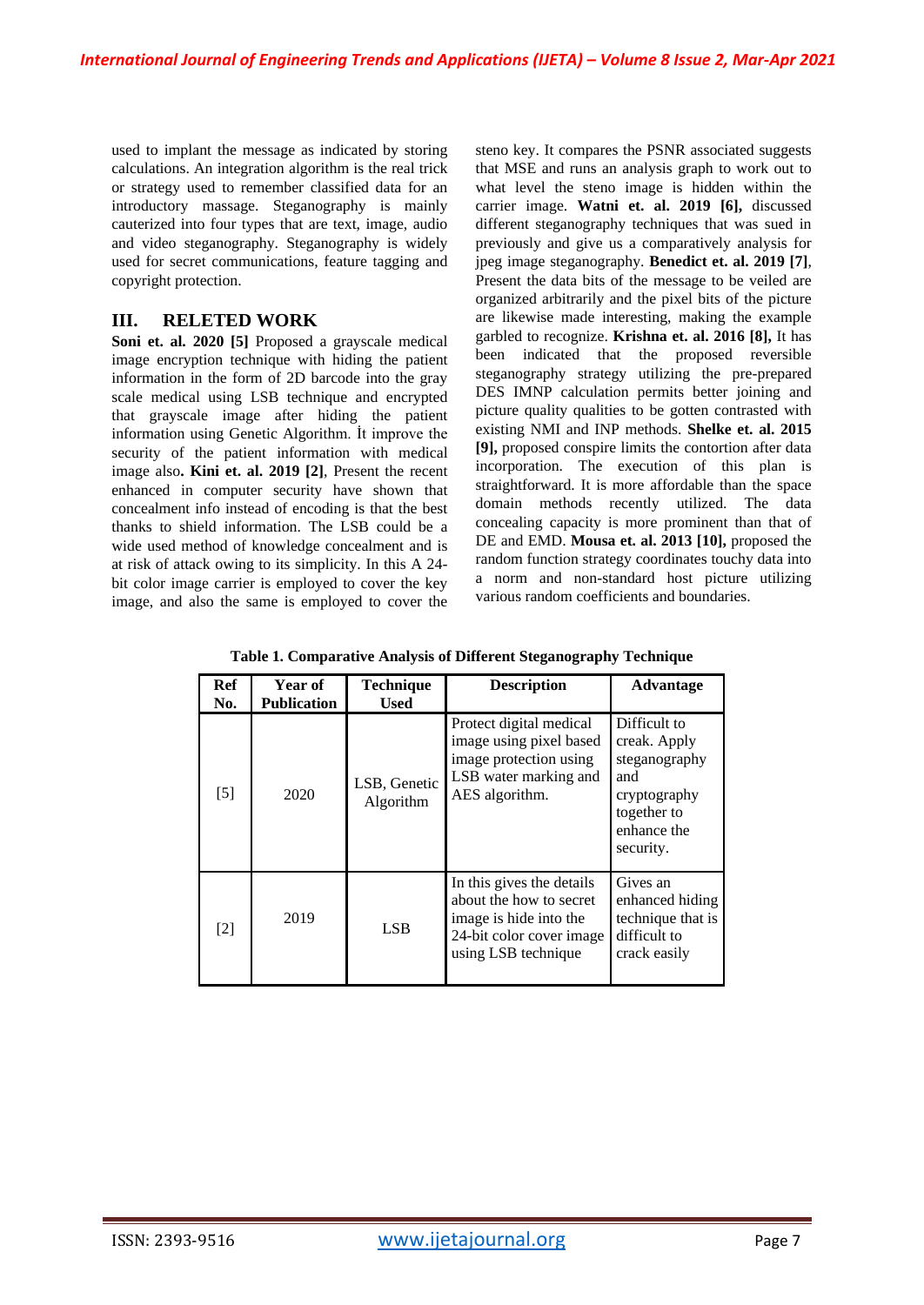| [6]    | 2019 | <b>DCT</b>                           | Discussed a portion of<br>the methods<br>recommended by the<br>specialists To apply<br>jpeg steganography,<br>three significant<br>boundaries of image<br>steganography are<br>considered, in particular<br>joining, heartiness and<br>imperceptibility.                   | Improve the<br>security of the<br>secret data<br>stored in smart<br>device or<br>framework.                        |
|--------|------|--------------------------------------|----------------------------------------------------------------------------------------------------------------------------------------------------------------------------------------------------------------------------------------------------------------------------|--------------------------------------------------------------------------------------------------------------------|
| $[7]$  | 2019 | <b>LSB</b>                           | Used pixel based<br>technique for file<br>security purpose.                                                                                                                                                                                                                | the pixel bits of<br>the image are<br>also made<br>unique, making<br>the pattern<br>unintelligible to<br>recognize |
| [8]    | 2016 | <b>IMNP</b><br>algorithm<br>with DES | It has been<br>demonstrated that the<br>discussed reversible<br>steganography<br>technique using the pre-<br>processed DES IMNP<br>algorithm allows better<br>integration and image<br>quality values to be<br>obtained compared to<br>existing NMI and INP<br>techniques. | decreasing the<br>computational<br>complexity of<br><b>IMNP</b><br>algorithm.                                      |
| [9]    | 2015 | DE, EMD,<br><b>LSB</b>               | The proposed scheme<br>limits the distortion after<br>data incorporation. The<br>execution of this scheme<br>is very simple                                                                                                                                                | More security<br>than LSB from<br>unauthorized<br>user.                                                            |
| $[10]$ | 2013 | Random<br><b>Function</b>            | The random function<br>strategy coordinates<br>touchy data into a norm<br>and non-standard host<br>picture utilizing various<br>random coefficients and<br>boundaries.                                                                                                     | Get high PSNR<br>and low MSE<br>values                                                                             |

# **IV. CONCLUSION**

In this, many important stenography techniques have been introduced and analyzed to become familiar with the different stenography algorithms that used for the image that has been transferred to the network. According to the survey of recent research, it has been said that security is the main concern in the transmission of images. The security issue is

expanding quickly with devices created for hacking image information. Numerous analysts have proposed answers for the security issue; however have not had the option to get total security on the unstable organization. Stenography sends privileged insights through apparently innocuous covers to hide the presence of a secret. Hide advanced data, images and their subordinates is progressively utilized and